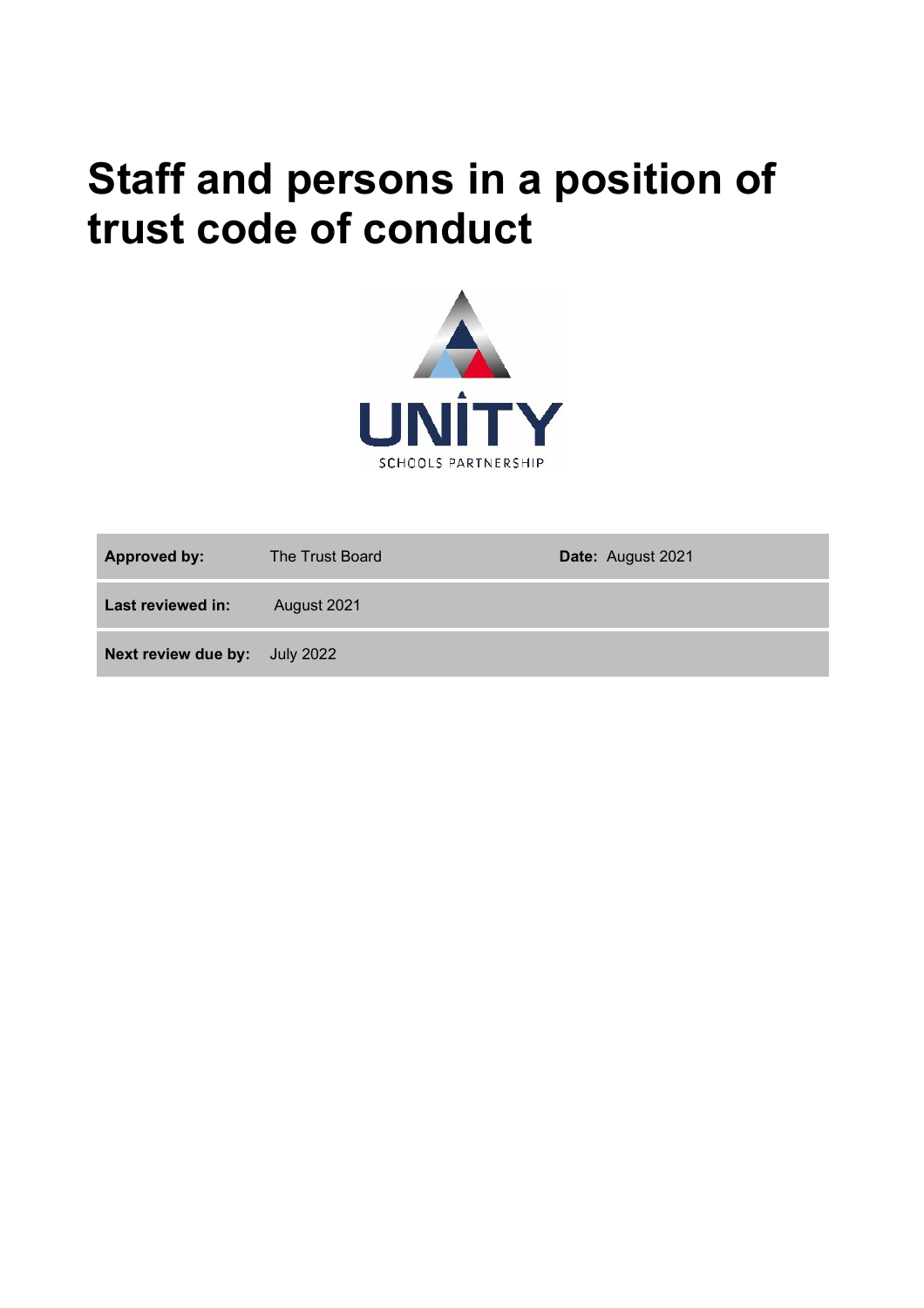# **Contents**

**…………………………………………………………………………………………………………………………….**

# **1. Aims, scope and principles**

Our vision: Making remarkable change happen – Unity Schools Partnership transforms lives.

Our values: Ethical leadership, inclusion, excellent communication, endless ambition, strong relationships and belief in success for all.

This code of conduct is designed to give clear guidance on the standards of behaviour all staff are expected to observe, and each school should notify staff of this code and the expectations upon them. School staff are in a unique position of influence and must adhere to behaviour that sets a good example, acting as role models to all pupils within the trust. In this document, 'staff' includes both paid and unpaid roles, e.g. volunteers. [Guidance for safer working practice for those working](https://c-cluster-110.uploads.documents.cimpress.io/v1/uploads/13ecce28-e8f2-49e9-83c6-c29337cd8071%7E110/original?tenant=vbu-digital)  [with children and young people in education settings \(May 2019\)](https://c-cluster-110.uploads.documents.cimpress.io/v1/uploads/13ecce28-e8f2-49e9-83c6-c29337cd8071%7E110/original?tenant=vbu-digital) must be read in conjunction with this code of conduct.

All staff have a responsibility to maintain public confidence in their ability to safeguard the welfare and best interests of pupils. They should adopt high standards of personal conduct to maintain the confidence and respect of their peers, pupils and the public in general. An individual's behaviour, either in or out of the workplace, should not compromise their position within the work setting or bring the school or trust into disrepute. All staff who work in schools provide a role model for behaviour and conduct which can be copied by pupils. All staff must, therefore, demonstrate high standards of conduct to encourage pupils to do the same.

This policy aims to set and maintain standards of conduct that we expect all staff to follow.

By creating this policy, we aim to ensure our trust is an environment where everyone is safe, happy and treated with respect.

Many of the principles in this code of conduct are based on the [Teachers' Standards.](https://www.gov.uk/government/publications/teachers-standards)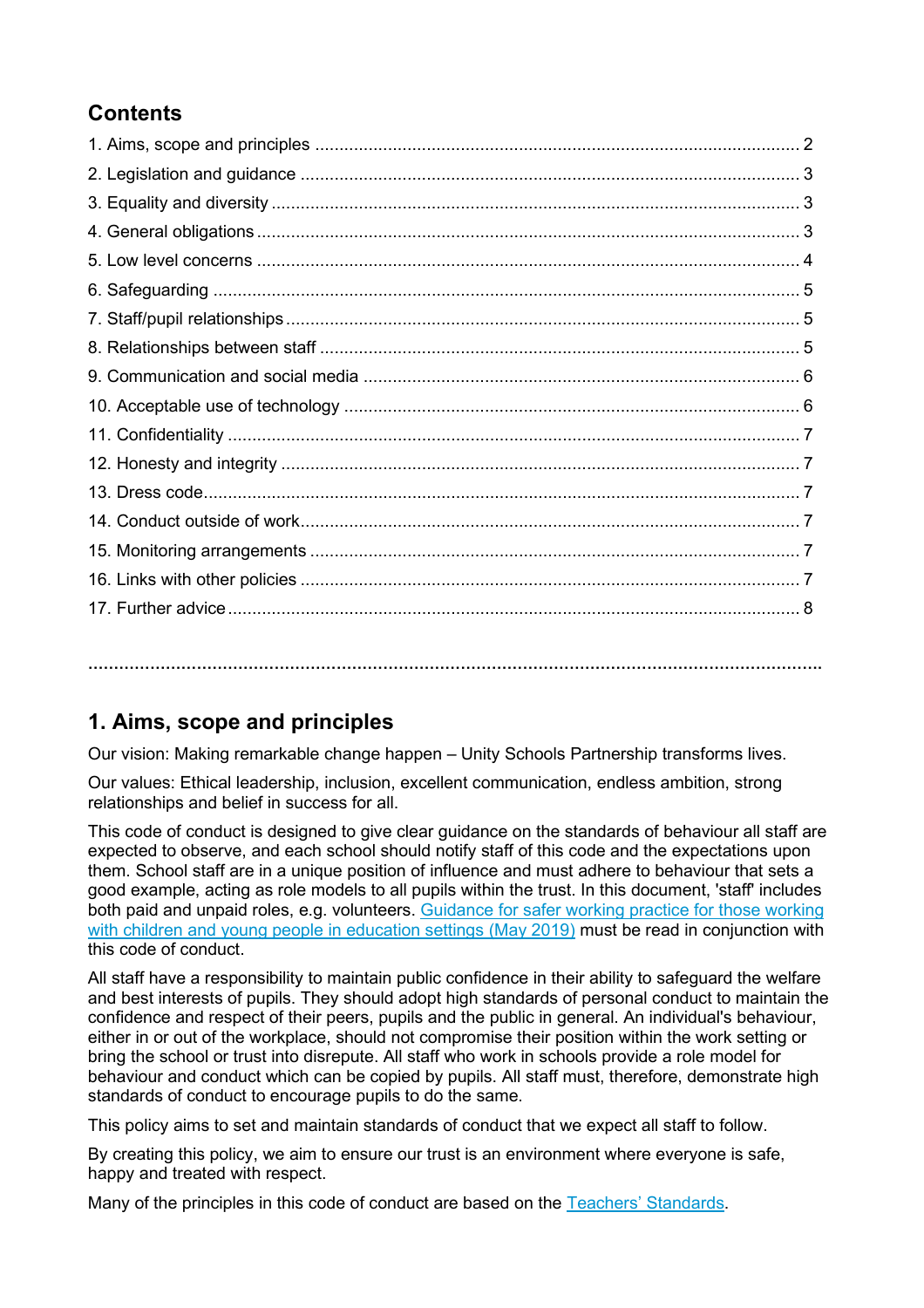Staff have an influential position and will act as role models for pupils by consistently demonstrating high standards of behaviour.

We expect that all teachers will act in accordance with the personal and professional behaviours set out in the Teachers' Standards.

We expect all support staff, governors and volunteers to also act with personal and professional integrity, respecting the safety and wellbeing of others.

Failure to follow the code of conduct may result in disciplinary action being taken, as set out in the trust's disciplinary policy and procedure.

Please note that this code of conduct is not exhaustive. If situations arise that are not covered by this code, staff will use their professional judgement and act in the best interests of the trust's pupils.

## **2. Legislation and guidance**

In line with the statutory safeguarding guidance [Keeping Children Safe in Education](https://www.gov.uk/government/publications/keeping-children-safe-in-education--2) (KCSiE), we should have a staff code of conduct, which should cover acceptable use of technologies, staff/pupil relationships and communications, including the use of social media.

This policy also complies with our funding agreement and articles of association.

## **3. Equality and diversity**

The trust promotes inclusivity and values diversity. We seek to ensure that the work environment for our staff is supportive and one where individual respect is shown to all. All members of staff and pupils, regardless of their age, (dis)ability, gender reassignment, marriage or civil partnership, pregnancy or maternity, race, ethnic background, culture, sexual orientation, religion or belief, sex, socio-economic status or any other factor will be treated equally, supported and encouraged to perform to their potential.

## **4. General obligations**

Staff set an example to pupils. They will:

- Maintain high standards in their attendance and punctuality
- Never use inappropriate or offensive language in school
- Treat pupils and others with dignity and respect
- Show tolerance and respect for the rights of others
- Not undermine fundamental British values, including democracy, the rule of law, individual liberty and mutual respect, and tolerance of those with different faiths and beliefs
- Express personal beliefs in a way that will not overly influence pupils, and will not exploit pupils' vulnerability or might lead them to break the law
- Not consume or be under the influence of alcohol or any substance, including the misuse of prescribed medication, when professionally active and responsible for either pupils, parents, other colleagues and/or trust property
- Understand the statutory frameworks they must act within
- Adhere to the Teachers' Standards (if applicable)

During their employment, staff must inform the school/trust, as their employer, of any circumstance relevant to their employment in a position of trust, such as police action in relation to their conduct.

Any allegation of inappropriate behaviour made against a member of staff by a pupil, parent or other professional, unless manifestly malicious or vexatious, will be investigated and a record kept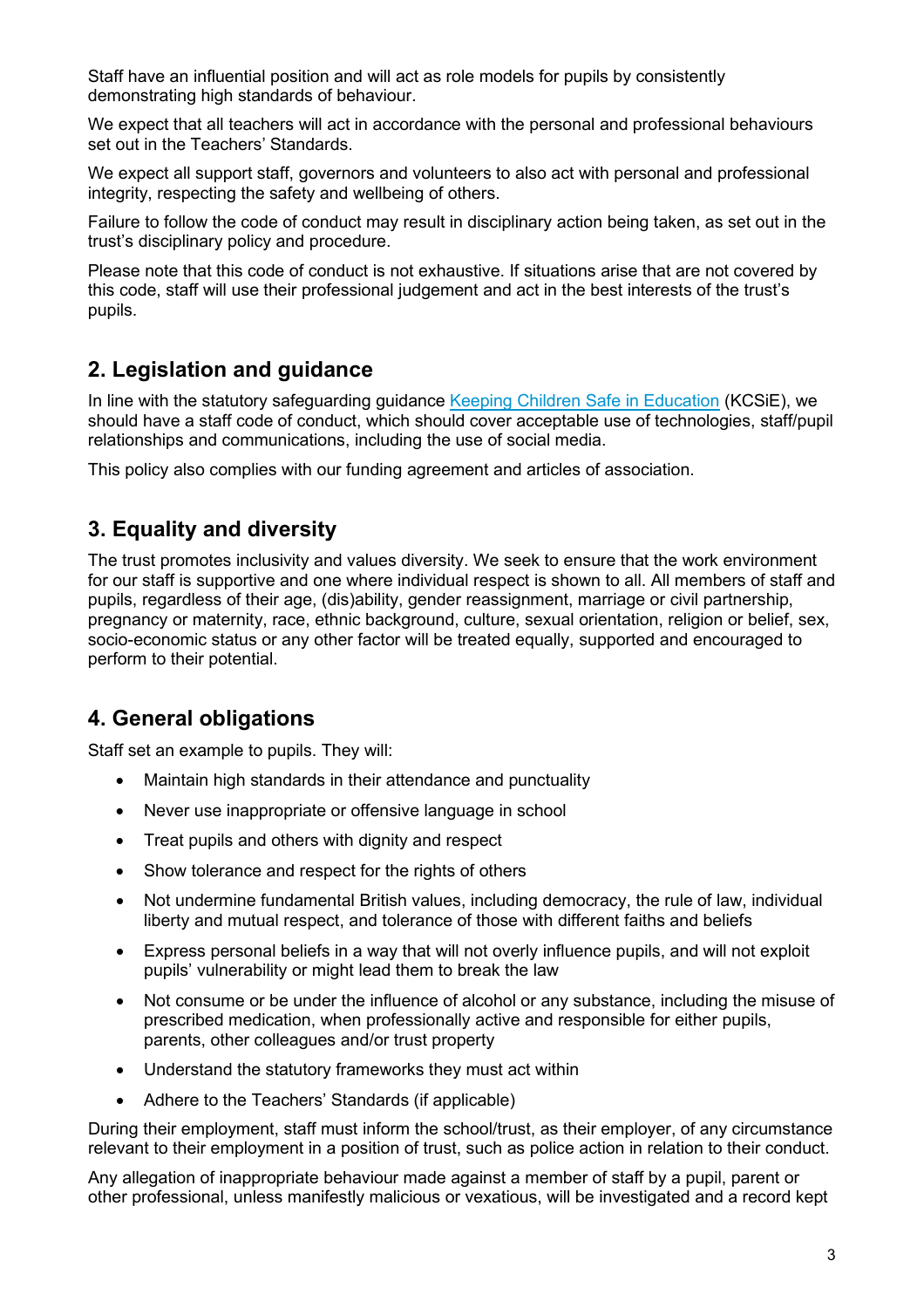of it. HR advice must be sought, and it may be appropriate for some initial fact finding to be undertaken in order to decide whether a full investigation is necessary and, if so, what form it should take and who should conduct it.

Where the allegation is of a safeguarding nature it will be referred to the local authority designated officer in all cases in which it meets the harms threshold, i.e. it is alleged that a current member of staff or volunteer has:

- Behaved in a way that has harmed a child, or may have harmed a child, or
- Possibly committed a criminal offence against or related to a child, or
- Behaved towards a child or children in a way that indicates he or she may pose a risk of harm to children, or
- Behaved or may have behaved in a way that indicates they may not be suitable to work with children.

The trust lead on safeguarding and the trust's Head of HR must be informed of any referrals to the local authority designated officer. Please refer to the trust's safeguarding policy for more details on handling allegations of abuse made against staff. Please also refer to the trust's whistleblowing policy.

## **5. Low level concerns**

Low level concerns that do not meet the harms threshold set out above, should be reported to the Headteacher. If they are about the Headteacher (or a relative of the Headteacher working at the school), they should be reported to the relevant Director of Education. If they are about a member of the trust central team, they should be reported to the Chief Executive Officer. All low level concerns will be recorded in writing by the person to whom they are reported. The record should include details of the concern, the context in which the concern arose, action taken and the rationale for decisions.

The term 'low level' concern does not mean that it is insignificant. A low level concern is any concern – no matter how small, and even if no more than causing a sense of unease or a nagging doubt – that an adult working in or on behalf of the school/trust may have acted in a way that is inconsistent with this code of conduct, including inappropriate conduct outside of work, but that does not meet the harms threshold for referral to the LADO. Examples of such behaviour could include, but are not limited to:

- being over friendly with children;
- having favourites;
- taking photographs of children on their mobile phone;
- engaging with a child on a one-to-one basis in a secluded area or behind a closed door; or,
- using inappropriate sexualised, intimidating or offensive language.

Such behaviour can exist on a wide spectrum, from the inadvertent or thoughtless, or behaviour that might look inappropriate but might not be in specific circumstances, through to that which is ultimately intended to enable abuse. Sharing, recording and dealing with low level concerns appropriately not only keeps children safe but also protects those working in or on behalf of schools.

Staff are encouraged and should feel confident to self-refer where, for example, they have found themselves in a situation which could be misinterpreted, might appear compromising to others, and/or, on reflection, believe they have behaved in a way they consider falls below the expected professional standards.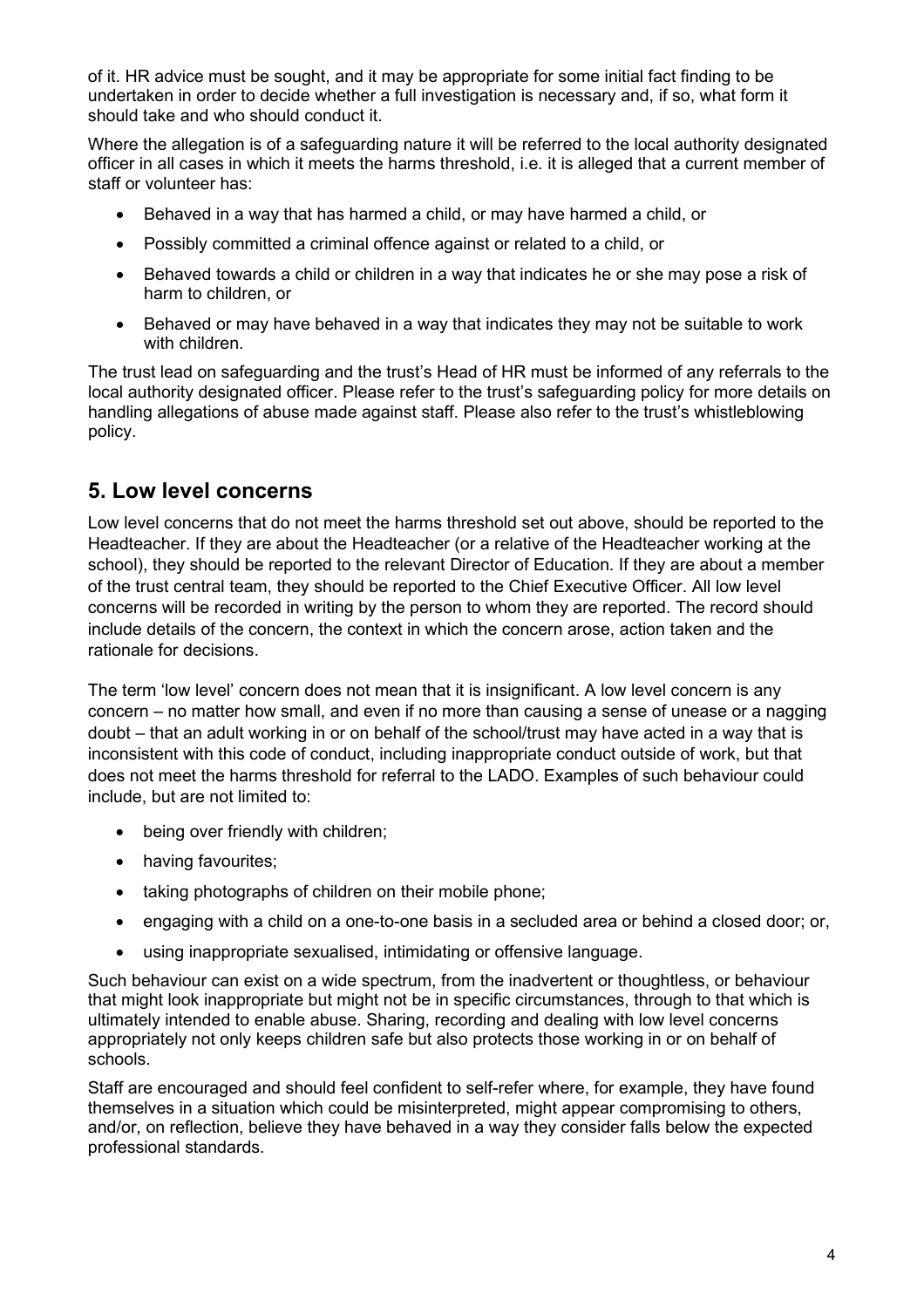# **6. Safeguarding**

Staff have a duty to safeguard pupils from harm, and to report any concerns they have. This includes physical, emotional and sexual abuse, neglect, exploitation or radicalisation.

In addition to this code of conduct, staff who work directly with children must read at least Part one and Annex B of KCSiE. Staff who do not work directly with children must read at least Annex A (a condensed version of Part one). All staff must read the trust's safeguarding policy and their school's child protection procedures and behavior policy, and ensure they are aware of the processes to follow if they have concerns about a child.

The trust's safeguarding policy and your school's child protection procedures are available in the staff room, from the school office and on the school's website. New staff will also be given copies on arrival.

# **7. Staff/pupil relationships**

Staff will observe proper boundaries with pupils that are appropriate to their professional position. They will act in a fair and transparent way that would not lead anyone to reasonably assume they are not doing so.

Any sexual behaviour, whether homosexual or heterosexual, by a member of staff, volunteer or governor with or towards a child or young person is illegal. Children and young people are protected by the same laws as adults in relation to non-consensual sexual behaviour. They are additionally protected by specific legal provisions regardless of whether there is consent or not.

If staff members and pupils must spend time on a one-to-one basis, staff will ensure that:

- This takes place in a public place that others can access
- Others can see into the room
- A colleague or line manager knows this is taking place

Staff must never groom pupils in preparation for abuse. The responsibility not to groom continues once pupils leave the school and until they reach the age of 18. Staff must avoid contact with pupils and their parents outside of school hours if possible. Any personal relationships between staff and pupils or their parents must be declared to the DSL (Designated Safeguarding Lead) at the school, who will keep a register. Staff not attached to schools must inform the trust lead on safeguarding (01440 333 400) of any personal relationships they have with pupils or their parents, who will maintain a register of these declarations.

Personal contact details must not be exchanged between staff and pupils or their parents. This includes social media profiles.

While we are aware many pupils and their parents may wish to give gifts to staff, for example, at the end of the school year, gifts from staff to pupils are not acceptable, unless sanctioned by the Headteacher.

If a staff member is concerned at any point that an interaction between themselves and a pupil may be misinterpreted, this must be reported to the Headteacher (see section 5, above).

## **8. Relationships between staff**

The trust requires staff to disclose workplace relationships. This will allow the trust to take preemptive steps to avoid conflicts of interest. One such example may be changing reporting lines, in the case of an employee reporting to their partner. Failure to disclose a relationship could give rise to disciplinary proceedings.

Disclosures of relationships should be made to the Headteacher for school-based staff, and should it involve the Headteacher the relevant director of education. Disclosures from central team staff should be made to their line manager and should it involve their line manager the relevant director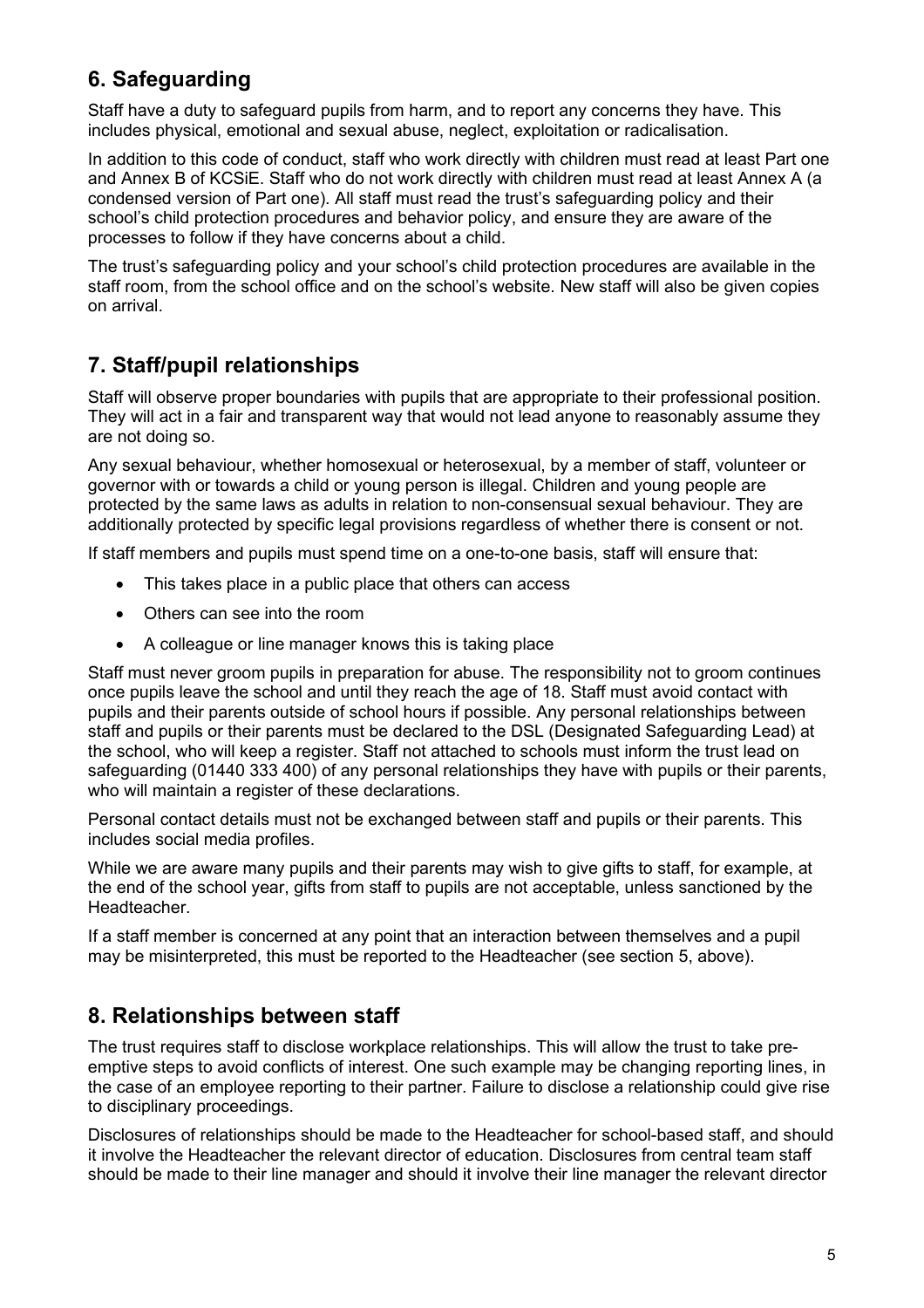for their departmental area. Directors disclosures should be reported to the Chief Executive and the Chief Executive should report disclosures to the Trust Board.

## **9. Communication and social media**

Staff using social media should conduct themselves with professionalism and respect.

Staff should always remain aware of both professional and social boundaries and should not therefore accept or invite 'friend' requests from pupils, or ex-pupils under the age of 18, or from parents on their personal social media accounts. All communication with parents via social media should be through the school/trust's social media accounts.

Staff must not use private social media or any other means to attempt to contact pupils or their parents outside school, in order to develop any sort of relationship. They will not make any efforts to find pupils' or parents' social media profiles. Staff will ensure they do not upload any content onto social media sites which is confidential to the school/trust or its staff, amounts to bullying, discrimination, harassment or victimization or is in any other way unlawful.

Staff will ensure that they do not post any images online that identify children who are pupils at trust schools without their consent. Any message, photos or information must comply with existing policies.

Staff should be aware of their school's online safety policy. Staff should not upload any content which could bring the school/trust into disrepute, as outlined in the trusts disciplinary policy and procedure.

## **10. Acceptable use of technology**

Staff will not use technology in school to view material that is illegal, inappropriate or likely to be deemed offensive. This includes, but is not limited to, sending obscene emails, gambling and viewing pornography or other inappropriate content.

Staff will not use personal mobile phones and laptops/tablets, or school equipment for personal use, in front of pupils, except in case of emergency.

Whenever possible, images of pupils will be recorded on equipment provided by the trust (e.g. a school camera or iPad). However, if, in exceptional circumstances, personal equipment is used to record these images, staff will be mindful that they must be able to justify images of pupils in their possession. Staff will take care when recording images that pupils are appropriately dressed and are not participating in activities that might bring the individuals or the trust into disrepute. Staff will delete such images, from both the device and any cloud storage, as soon as they have been downloaded to the school's network. Any personal devices used must not be set to automatically upload images to any shared platforms, e.g. Family Sharing. Images of pupils must be downloaded from designated school devices as soon as possible and the images deleted from the device.

Staff must not undertake covert recordings under any circumstances, this includes audio and video recordings. Any recordings must have the explicit consent of those present and participating in the activity/meeting/discussion<sup>[1](#page-5-0)</sup>. Any breach of this will be considered a misconduct issue and could constitute a breach of data protection regulations.

We have the right to monitor emails and internet use on IT systems used by the trust.

Staff should be aware of the trust's Acceptable use of ICT Policy, and Photograph and Video Policy.

<span id="page-5-0"></span><sup>1</sup> Please refer to the trust's Photograph and Video Policy for information about when pupils are able to consent to being recorded.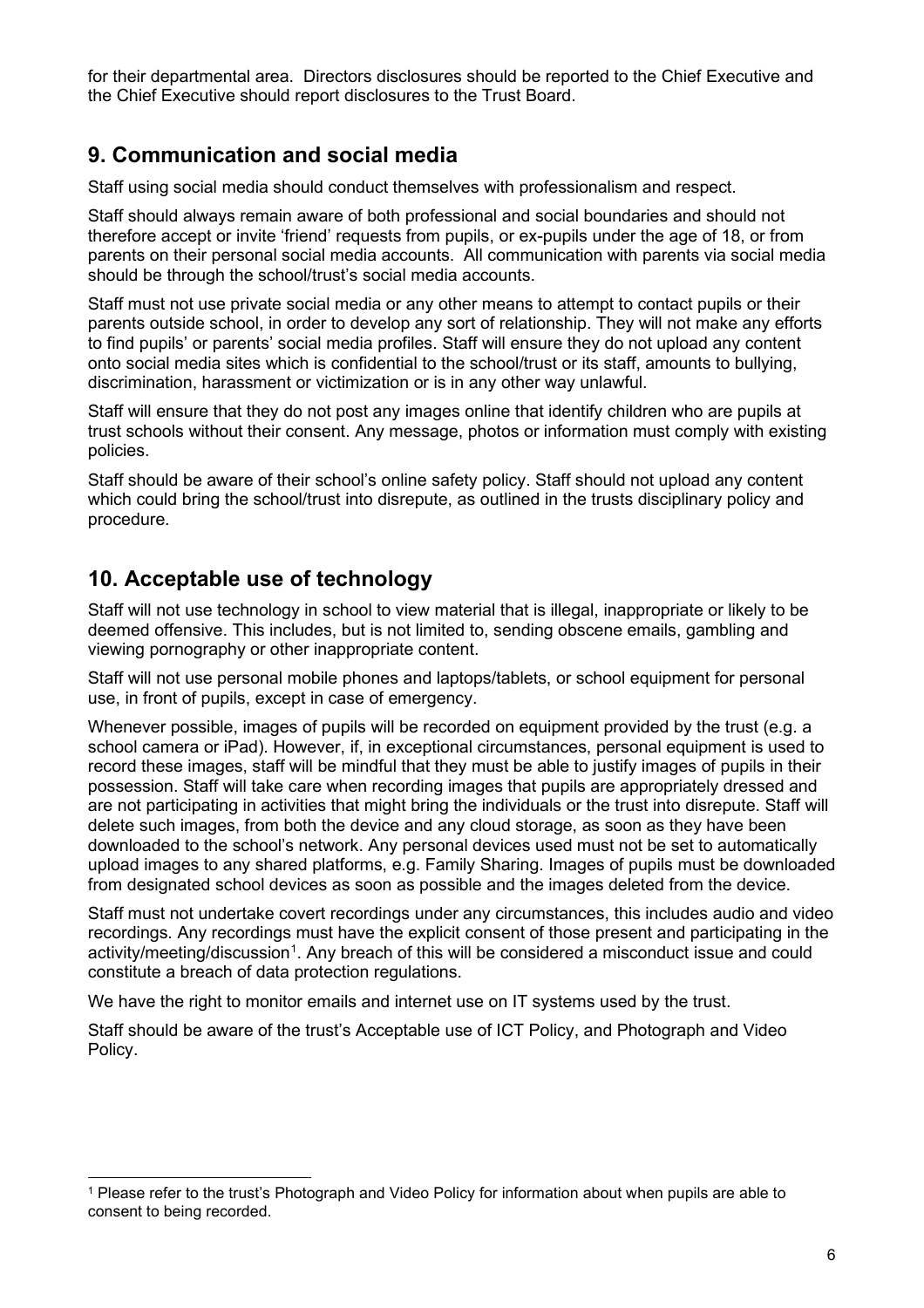# **11. Confidentiality**

In the course of their role, members of staff are often privy to sensitive and confidential information about the trust, trust schools, staff, pupils and their parents. This information will never be:

- Disclosed to anyone without the relevant authority
- Used to humiliate, embarrass or blackmail others
- Used for a purpose other than that which it was collected and intended for

This does not overrule staff's duty to report child protection concerns through the appropriate channels where staff believe a child is at risk of harm.

# **12. Honesty and integrity**

Staff should maintain high standards of honesty and integrity in their role. This includes when dealing with pupils, handling money, claiming expenses and using trust property and facilities.

Staff will not accept bribes. Gifts (including modest gifts of a promotional character, e.g. calendars, diaries and other similar articles) worth less than £25 do not have to be declared.

For any gift worth between £25 and £50 a declaration should be completed (Appendix B of the Gifts and Hospitality Policy), within 28 days, by the member of staff, authorised by the Headteacher and retained for seven years. Gifts worth more than £50 should be refused or donated to charity. Where parents club together to buy their child's teacher a gift that is worth more than £50, it is reasonable for the school to divide the value of the gift by the number of people who contributed.

Staff will ensure that all information given to the trust about their qualifications and professional experience is correct.

## **13. Dress code**

Please refer to the trust's staff dress guidance.

## **14. Conduct outside of work**

Staff will not act in a way that would bring the trust, any of its schools or the teaching profession into disrepute. This covers relevant criminal offences, such as violence or sexual misconduct, as well as negative comments about the trust on any form of social media.

#### **15. Monitoring arrangements**

This policy will be reviewed at least every three years, but can be revised as needed. It will be ratified by the board of trustees.

## **16. Links with other policies**

This policy links with the following policies and procedures:

- Disciplinary policy and procedure, which will be used if staff breach this code of conduct. It also sets out examples of what we will deem as misconduct and gross misconduct
- Staff grievance procedures
- Safeguarding policy
- Child protection procedures
- Acceptable use of ICT policy